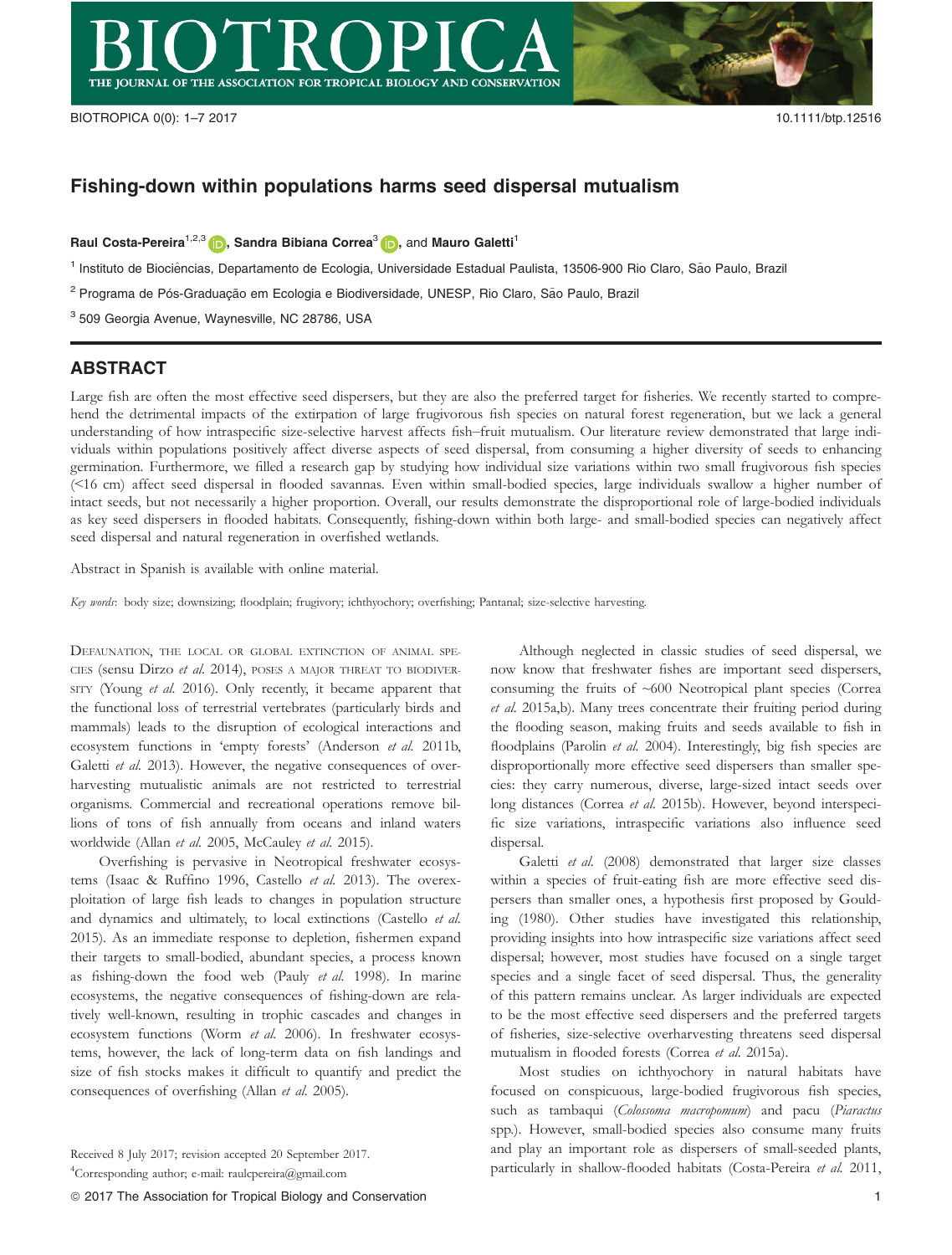Silveira & Weiss 2014). Small freshwater fish can be threatened by extinction as much as large ones (Olden et al. 2007) and because of their shorter lifespan, intense harvesting can quickly bias population size (Nusslé et al. 2016). In particular, some small-bodied frugivorous species (e.g., Triportheus, Myloplus, Mylossoma) are widely used as food (for humans or domestic animals) and live bait across South America (Junk 1984, Fabré & Alonso 1998).

It is increasingly evident that fishing-down within-populations has detrimental effects on fish–plant interactions. However, we lack a general understanding of how individual fish size affects seed dispersal efficiency. Here, we combined a literature review and empirical data to elucidate how within-population differences in fish size influence seed dispersal effectiveness: (1) we reviewed the literature, testing the hypothesis that fish size affects quantitative and/or qualitative facets of seed dispersal; and (2) we investigated whether the pattern of larger individuals swallowing more and higher proportion of intact seeds, which is commonly observed among large-bodied species, extends to small-bodied species. We hypothesize that even narrow size ranges of variation among small-sized fish species can impose gape limitation and affect quantitative components of seed dispersal effectiveness for small-seeded plants. Finally, we discuss conservation implications of size-selective harvest on fish–plant mutualistic interactions.

#### METHODS

LITERATURE REVIEW.—We conducted a search in Google Scholar with the key words fruit-eating fish, ichthyochory, fish frugivory, fruit fish diet, seed fish diet, and body size. We selected articles that statistically investigated the relationship between intraspecific body size and some aspect of seed dispersal. We classified seed dispersal effectiveness into six categories: (1) proportion of fruit in the diet relative to other food types; (2) presence, number, and/or volume of intact seeds in gut contents; (3) proportion of intact seeds in gut contents relative to seeds destroyed by mastication; (4) seed richness; (5) seed dispersal distance; and (6) germination success. We coded the reported effects of increased body size on these components as positive (+), negative (-), or null (0).

SEED DISPERSAL BY SMALL FISH SPECIES.—To investigate if the relationship between body size and quantitative components of seed dispersal (i.e., number and proportion of swallowed intact seeds) holds true for small-bodied species, we studied two characids inhabiting seasonally flooded savannahs in the Pantanal wetland: the tetra Astyanax lacustris (up to 120 mm standard length [SL]) and the freshwater sardine Triportheus nematurus (up to 180 mm SL). These species patrol trees dropping ripe fruits, which constitute a substantial proportion of their diet during the flood season (Costa-Pereira et al. 2011, 2017b). Both species are consumed locally and commonly used as bait for recreational and commercial fisheries.

We captured individuals of A. lacustris using cast nets and T. nematurus using barbless hooks on the Miranda River

floodplain, Mato Grosso do Sul, Brazil (19°34'36" S, 57°01'06" W) for 4 days during the flood season (May 2011). We killed fish by overdosing them with clove oil and measured body size (SL) and gape width using a digital caliper (0.1 mm precision). We analyzed gut contents under a stereomicroscope and counted the number of intact and masticated seeds. These are key quantitative aspects of seed dispersal effectiveness (Schupp et al. 2010).

Cecropia pachystachya (Cecropiaceae) and Banara arguta (Salicaceae) were, respectively, the most abundant fruits consumed by A. lacustris (70% of the individuals) and T. nematurus (84%); thus, our analysis focused on these species. We modeled the number of intact seeds and the proportion of intact seeds (intact seeds/ intact + masticated seeds) in gut contents as a function of fish size (SL), species, and their interaction via separated negative binomial regressions in the R package MASS (R Development Core Team 2017). Prior to analyses, we beta-transformed the proportional data (beta transformation = p  $\times$  (N - 1) + 0.5)/N, where  $n =$  sample size) to reduce it to a range between 0 and 1. P-values were obtained using Type III Wald Chi-square tests in the R package "car" (Fox & Weisberg 2011).

## RESULTS

We found 13 studies in the literature that presented results for 39 statistical tests on the relationship between intraspecific body size variation and aspects of seed dispersal effectiveness for 15 fish species. Most (87.18%,  $N = 34$ ) tests found a positive effect of



FIGURE 1. Predominantly positive effects (+) of individual body size withinspecies on different aspects of seed dispersal by fish. The size of each point is proportional to the number of statistical tests presented in Table 1.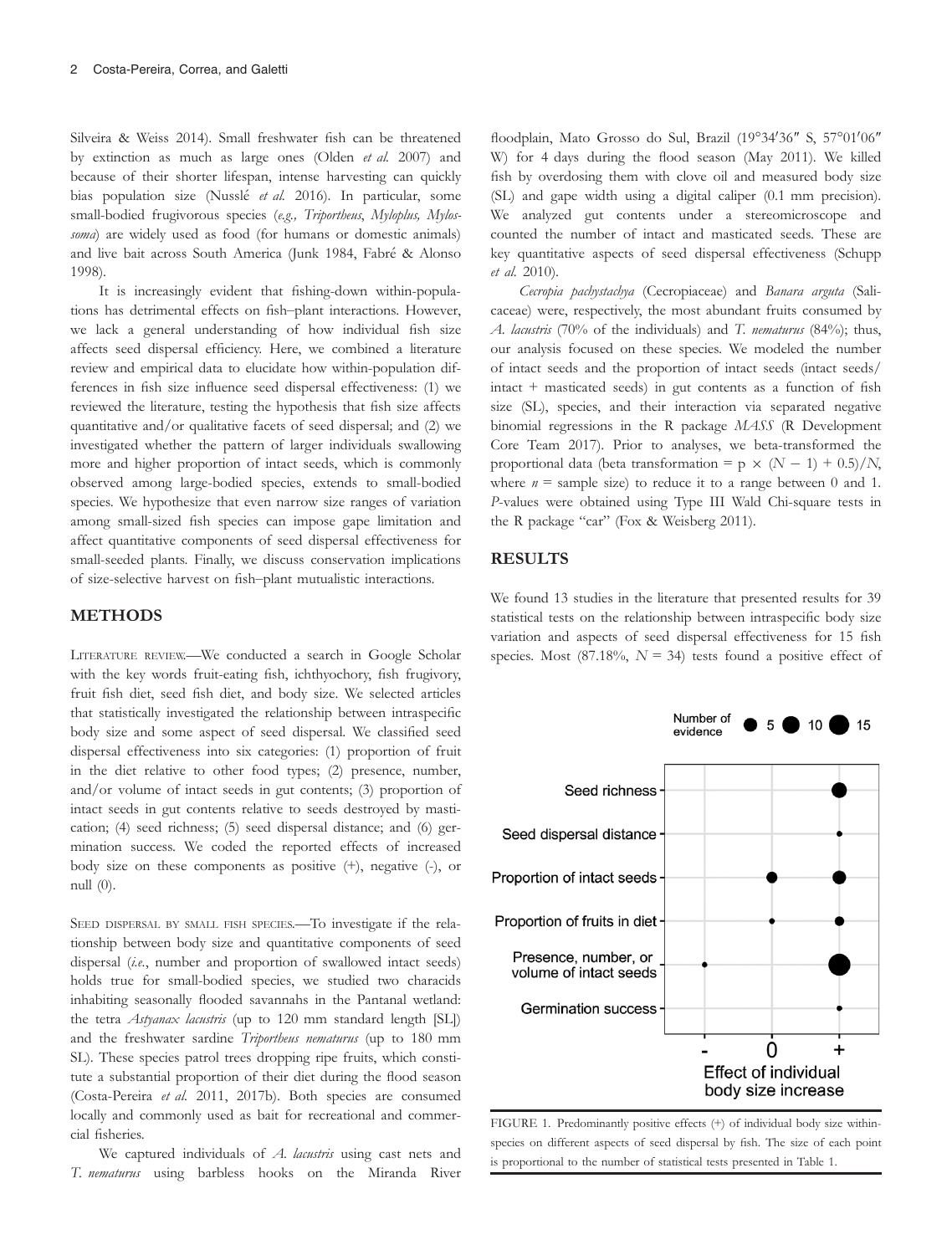|                                 |                       | Max    |                | Presence, number, |                |           | Seed      |             |                |
|---------------------------------|-----------------------|--------|----------------|-------------------|----------------|-----------|-----------|-------------|----------------|
|                                 |                       | length | Proportion of  | or volume         | Proportion of  | Seed      | dispersal | Germination |                |
| Fish                            | Fruit/seed            | (cm)   | fruits in diet | of intact seeds   | intact seeds   | richness  | distance  | success     | Reference*     |
| Ictalurus punctatus             | Many                  | 132    |                | $+$               |                |           |           |             | 1              |
| Cyprinus carpio                 | Many                  | 120    |                |                   |                |           |           |             | $\overline{2}$ |
| Colossoma macropomum            | Many                  | 108    |                |                   | $\ddot{}$      |           |           |             | 3              |
| Colossoma macropomum            | Many                  | 108    |                | $+$               | $\overline{0}$ |           |           |             |                |
| Colossoma macropomum            | Many                  | 108    |                | $\ddot{}$         |                |           |           | $\ddot{}$   | 5              |
| Colossoma macropomum            | Many                  | 108    |                |                   |                |           |           |             | 6              |
| Lithodoras dorsalis             | Many                  | 100    |                | $^{+}$            |                |           |           |             |                |
| Piaractus brachypomus           | Many                  | 88     |                | $\hbox{ }$        | $\sqrt{0}$     |           |           |             |                |
| Piaractus brachypomus           | Many                  | 88     |                |                   |                |           |           |             | 5              |
| Piaractus mesopotamicus         | Bactris glaucescens   | 75     |                | $\ddot{}$         |                |           |           |             | 8              |
| Piaractus mesopotamicus         | Many                  | 75     |                | +                 | $\ddot{}$      | $^+$      |           |             | 9              |
| Brycon hilarii                  | Many                  | 56     |                | $\ddot{}$         |                | $^+$      |           |             | 10             |
| Hephaestus fuliginosus          | Many                  | 54     | $^{+}$         |                   |                |           |           |             | 11             |
| Brycon amazonicus               | Many                  | 46.2   |                |                   | $^{+}$         | $+$       |           |             | 9              |
| Brycon amazonicus               | Many                  | 46.2   |                | $\ddot{}$         |                |           |           |             | 12             |
| Leporinus friderici             | Banara arguta         | 40     |                | $\ddot{}$         | $^{+}$         |           |           |             | 13             |
| Brycon melanopterus             | Many                  | 38     |                |                   |                | $\ddot{}$ |           |             | 9              |
| Brycon melanopterus             | Many                  | 38     |                | $\ddot{}$         |                |           |           |             | 12             |
| Brycon falcatus                 | Many                  | 37     |                | $\,{}^+$          |                |           |           |             | 12             |
| Myloplus torquatus              | Many                  | 28     |                | $\hbox{ }$        |                | $\,^+$    |           |             | 9              |
| Mylossoma duriventre            | Many                  | 25     |                | +                 |                |           |           |             | 9              |
| Triportheus nematurus           | Banara arguta         | 18.3   |                | +                 | $\Omega$       |           |           |             | 14             |
| Myloplus tiete                  | Many                  | 16     | $\theta$       |                   |                | $\ddot{}$ |           |             | 9              |
| <sup>†</sup> Astyanax lacustris | Cecropia pachystachya | 15     | $^{+}$         | $\,{}^+$          | $^{+}$         |           |           |             | 14             |

TABLE 1. Increases in intraspecific body size positively affect different aspects of seed dispersal effectiveness. We obtained data on max length from FishBase (Froese & Pauly 2017). The effect of increased individual fish body size on these aspects is represented as positive (+), negative (-), or null (0).

\*References: 1) Adams et al. (2007), 2) Boedeltje et al. (2015), 3) Kubitzki & Ziburski (1994), 4) Lucas (2008), 5) Anderson et al. (2009), 6) Anderson et al. (2011a), 7) Barbosa & Montag (2017), 8) Galetti et al. (2008), 9) Correa et al. (2015a), 10) Reys et al. (2009), 11) Davis et al. (2010), 12) Correa et al. (2015b), 13) Costa-Pereira et al. (2011), 14) this study.

† Empirical data presented in this study.

fish size on quantitative aspects of seed dispersal effectiveness (Fig. 1, Table 1). Specifically, our literature review indicated that increases in size positively affected the (a) proportion of consumed fruits relative to other food types (2 positive effects/3 tests), (b) the amount (presence, number, or volume) of intact seeds in guts  $(18/19)$ , (c) the proportion of intact relative to masticated seeds (5/8), (d) seed richness (7/7), (e) seed dispersal distance  $(1/1)$ , and  $(f)$  germination success  $(1/1)$  (Table 1). Increases in fish size had a null effect on seed dispersal in only four tests (10.25%) and decreased seed dispersal effectiveness in only one (Fig. 1; Table 1).

We retrieved 1096 B. arguta seeds from freshwater sardines  $(N = 51, 72.6 - 155.3 \text{ mm} \text{ SL})$ , 63 percent of which were masticated, and 321 C. pachystachya seeds from tetras ( $N = 63, 46.92-82.71$  mm SL), 22 percent of which were masticated. The mean number of intact seeds dispersed by individual fish was higher for B. arguta (mean = 11.22, SD = 9.70, max = 41) relative to C. pachystachya (mean = 8.72, SD = 7.84, max = 33) (Costa-Pereira *et al.* 2017a). In addition to C. pachystachya, tetras also dispersed few intact seeds

of Trichilia sp., B. arguta, and Malvaceae gen. sp., whereas B. arguta was the only species consumed and dispersed by sardines.

The number of intact seeds increased with fish size for both species (Fig. 2, Table 2). There was no significant effect of species on the number of intact seeds ( $P = 0.25$ ), suggesting that this pattern is consistent for both species. However, the pattern for proportion of intact seeds relative to all seeds consumed is more complex. We found a significant effect of the interaction between species and body size on the proportion of intact seeds ( $P = 0.02$ ), but not an individual effect of body size  $(P = 0.25)$  or species  $(P = 0.13)$  (Table 2). The proportion of intact *C. pachystachya* seeds clearly increased with body size for A. lacustris, but the opposite pattern (with much larger variability) was observed for the consumption of B. arguta by T. nematurus (Figs 2 and S1).

#### DISCUSSION

Size-selective harvest can result in quick demographic changes, shifting population size structure and influencing species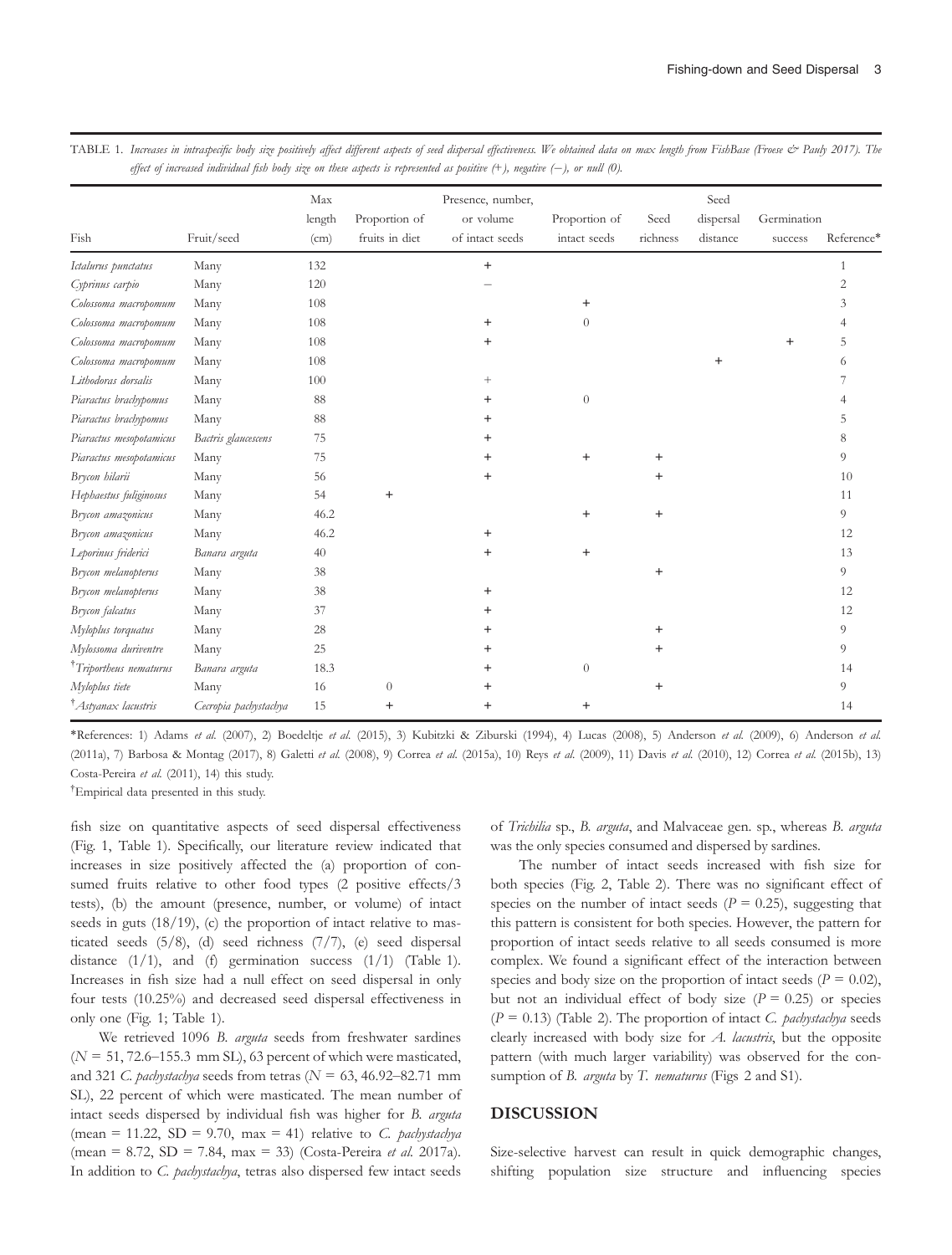

FIGURE 2. The number of intact seeds increases with individual body size  $(R^2 = 0.39)$  for two small fish species in the Pantanal wetland, but the proportion of intact seeds (represented by point size) shows different responses to interspecific body size.

| TABLE 2. Individual body size, species identity, and their interaction affect the number |  |  |  |  |  |  |  |
|------------------------------------------------------------------------------------------|--|--|--|--|--|--|--|
| and proportion of intact seeds swallowed by two fish species in the Pantanal             |  |  |  |  |  |  |  |
| wetland. Bold values indicate significant effects $(P < 0.05)$                           |  |  |  |  |  |  |  |

|                        |    |            | Number of intact seeds | Proportion of intact seeds |      |  |
|------------------------|----|------------|------------------------|----------------------------|------|--|
| Fixed effect           | df | $\gamma^2$ | Р                      | $\gamma^2$                 |      |  |
| Species                |    | 1.32       | 0.25                   | 2.34                       | 0.13 |  |
| Body size              |    | 34.48      | < 0.0001               | 1.37                       | 0.25 |  |
| Species * Body<br>size |    | 6.39       | 0.01                   | 5.70                       | 0.02 |  |

interactions (Pérez-Méndez et al. 2015, McConkey & O'Farrill 2016). Although we have begun to understand how selective harvest affects seed dispersal by freshwater fish (Correa et al. 2015a, b), the detrimental effects of fishing-down within populations remain unclear. We addressed this issue by reviewing the literature to understand how individual body size relates to seed dispersal efficiency. We found that larger individuals within populations are more effective seed dispersers than smaller ones, both qualitatively and quantitatively. Furthermore, as most studies have focused on large-bodied frugivorous fish, we used empirical data from a Neotropical wetland to investigate if a similar pattern holds true for small fish species. We observed that even within small-bodied species, large individuals swallow a higher number of intact seeds, but not necessarily a higher proportion. Our findings provide new insights into the negative effects of sizeselective overharvest on seed dispersal by fish. This key role of large-bodied individuals on seed dispersal dynamics has important ecological and conservation implications.

WITHIN-SPECIES SIZE VARIATION AND SEED DISPERSAL EFFICIENCY.— Our results reinforce the long-standing hypothesis that body size influences seed dispersal by fish (Gottsberger 1978, Goulding 1980). However, our literature review indicated that large-bodied individuals might play an even more important role than previously thought, because size not only affects the number of consumed seeds (Galetti et al. 2008), but also quantitative and qualitative aspects of seed dispersal. Overall, bigger individuals within populations consume more fruits, masticate a lower proportion of seeds, and swallow more seeds intact, enhancing germination success and dispersing seeds over longer distances.

Life-history aspects of frugivorous fish explain the positive effect of size on quantitative and qualitative aspects of seed dispersal. Large individuals have higher demands for energy, particularly during the reproductive season when their diet can be composed of more than 90 percent fruits in flooded forests (Goulding 1980). Large fish also have longer retention times, which may influence germination success and dispersal distance (Anderson et al. 2011a). Moreover, larger individuals have wider mouths, increasing the likelihood of swallowing intact seeds across a broad range of sizes (Anderson et al. 2009, Correa et al. 2015b).

Beyond biomechanical mechanisms, ontogenetic changes in foraging behavior can also lead to differences in seed dispersal effectiveness (Adams et al. 2007). For instance, underwater observations revealed that adult Leporinus friderici ingest whole B. arguta fruits, whereas young individuals consume small fragments, even if their gape size is sufficient to swallow whole fruits (Costa-Pereira et al. 2011). Dietary ontogenetic changes in fruit-eating fish are well documented, where individuals shift from an insectivorous to a frugivorous diet (Goulding 1980, Cotta-Ribeiro & Molina-Ureña 2009). Curiously, these dietary changes are coupled with shifts in the production of digestive enzymes to break down carbohydrates (Drewe et al. 2004), which could also affect qualitative aspects of seed dispersal (e.g., germination success).

In only one case, increases in individual size led to a decrease in seed dispersal effectiveness. In a feeding experiment,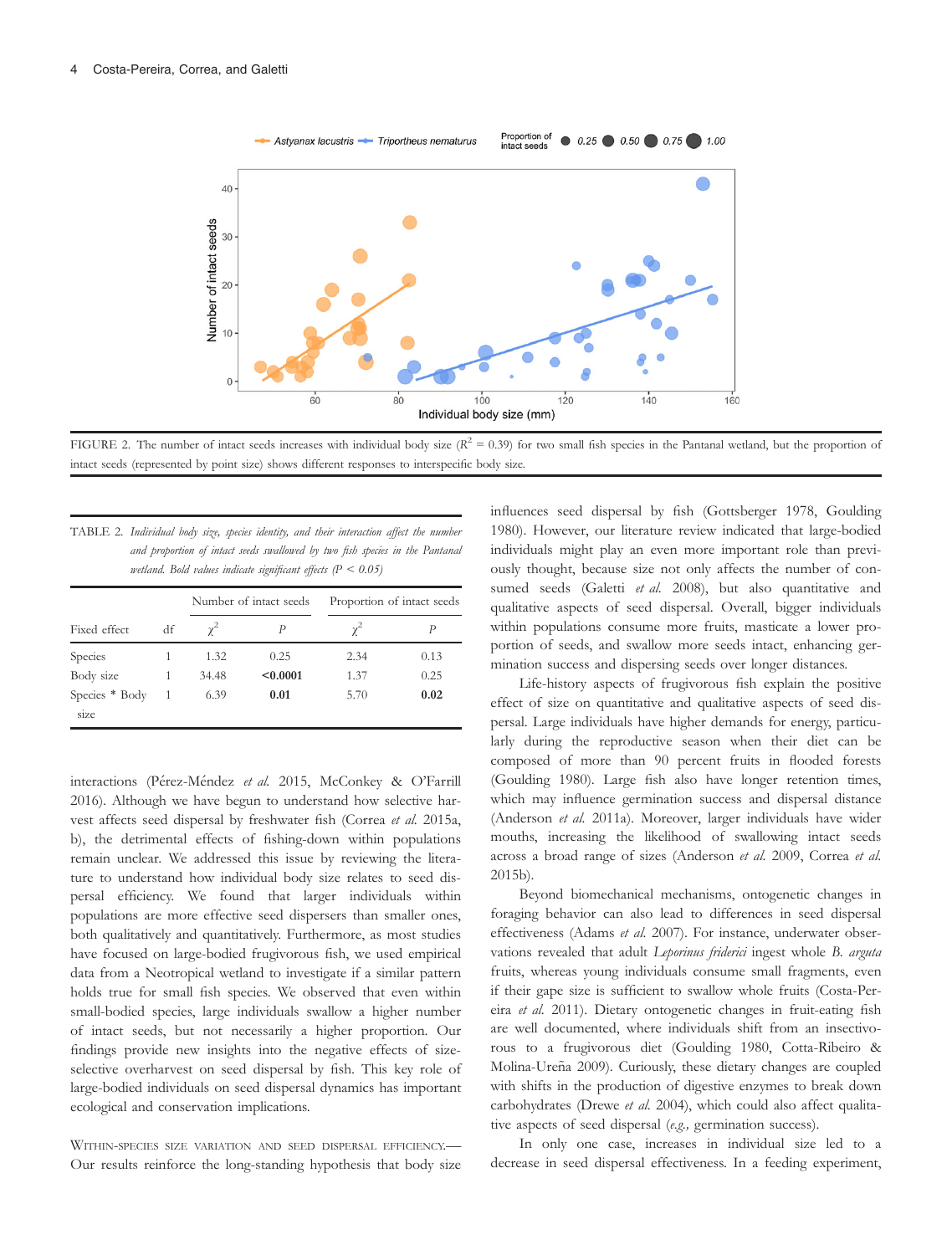Boedeltje et al. (2015) found that, as carps (Cyprinus carpio) grew, increased bite force reduced seed survival. Therefore, seed dispersal efficiency may not only depend on gape size, but also on other morphological and physiological traits that covary with body size (e.g., dentition and jaw morphology, bite force, digestive capability); this is an important aspect that should be investigated in future studies.

INDIVIDUAL SIZE AND SEED DISPERSAL IN SMALL-BODIED FISHES.— The positive relationship between individual fish size and the number of seeds swallowed intact is widely supported in the literature for large- and medium-bodied species (Table 1). Interestingly, our empirical data indicate that this same pattern can be observed in small frugivorous fish species. Thus, even within populations of small-bodied species (<16 cm) with a substantially narrower intraspecific body size range, fish size affects the total number of seeds swallowed intact. This pattern suggests that size-selective harvest affects seed dispersal by small-bodied frugivorous species.

Our empirical results reveal that the rates of seed mastication appear to be context dependent. While we found the expected positive relationship between body size and the proportion of intact seeds for the tetra  $A$ . lacustris, this relationship was not apparent for the freshwater sardine T. nematurus. Instead, the proportion of intact seeds consumed by T. nematurus greatly fluctuated across body sizes (Fig. S1), as reflected in the small amount of variation explained by the regression  $(R^2 = 0.06)$ . Other factors besides body size, including intra and interspecific variation in fruit and seed size or seed coat hardness and intraspecific differences in foraging behavior (Costa-Pereira et al. 2011), might influence seed predation rates. How mastication rates change across fish species and fruit and seed traits is unknown. Most studies evaluating seed dispersal by fish focused on one or two fish species (Table 1). Thus, future studies should follow a community approach, tracing changes in fruit availability across years, intra and interspecific variation in fruit and seed traits, and individual variation in foraging behavior. Such an approach would better illuminate the complexity and contextdependency of fish–fruit interactions.

IMPLICATIONS FOR FISH–PLANT MUTUALISMS IN FLOODED FORESTS.— The harvest of fish populations is a nonrandom process, since humans usually target larger individuals. Size-selective harvest of historically overfished large-bodied Neotropical frugivorous species, such as Colossoma macropomum and Piaractus spp., has likely reduced population sizes and potentially shifted size structure toward smaller individuals (Costa-Pereira & Galetti 2015). Our review suggests that downsized populations might have a lower seed dispersal potential, both in qualitative and quantitative terms. Thus, the maintenance of large individuals within populations is important to promote natural forest regeneration dynamics in floodplains. An interesting way to achieve this goal would be to legally establish a maximum size limit for capture of frugivorous fishes, in addition to the current minimum size limits (Correa et al. 2015b). This management strategy has been implemented for few species and locations in Brazil and Argentina (CostaPereira & Galetti 2015); however, it needs to be broadly expanded to improve size structure and the seed dispersal potential of wild populations.

Our results indicate that size-selective harvest of small-bodied fish species used as bait or food can negatively affect natural forest regeneration. Worryingly, small-bodied fish species are poorly represented in inland fisheries statistics and are not protected by fishing regulations in Neotropical countries. These species likely play a significant role as seed dispersers of smallseeded plants (Correa et al. 2015b), many of them pioneer species triggering ecological succession (e.g., Cecropia). This can be particularly relevant in highly impacted and/or grassy areas, where natural roosts for birds and bats are scarce, decreasing the likelihood of seed dispersal by these animals. For example, shallow streams and lowland areas have historically suffered clearance in South America, and small generalist-frugivorous fish can exhibit high abundances in these impacted habitats (e.g., Astyanax) (Lorion & Kennedy 2009, dos Santos et al. 2015).

#### **CONCLUSION**

At the interspecific scale, the disproportional importance of larger fish species in seed dispersal networks compared to small ones was recently demonstrated (Correa et al. 2016). Here, we added a new level of complexity to this pattern, showing that intraspecific size variations also affect quantitative and qualitative aspects of seed dispersal by fish. These findings support the recently debated idea of cryptic function loss: seed dispersal effectiveness can be disrupted due to changes in population structure, even though the species is still present in the system (Pérez-Méndez et al. 2015, Valiente-Banuet et al. 2015, McConkey & O'Farrill 2016). Overall, our results call attention to the negative impacts of fishing-down and size-selective harvest on seed dispersal in wetlands.

# ACKNOWLEDGMENTS

We thank the editor and two anonymous reviewers for valuable comments that greatly improved a previous version of this manuscript. RCP is grateful to Fundação de Amparo à Pesquisa do Estado de São Paulo for the grant #2014/20924-5. MG receives a fellowship from CNPq.

### DATA AVAILABILITY

Data available from the Dryad Repository: [https://doi.org/10.](https://doi.org/10.5061/dryad.f6p6r) [5061/dryad.f6p6r](https://doi.org/10.5061/dryad.f6p6r) (Costa-Pereira et al. 2017a,b).

### SUPPORTING INFORMATION

Additional Supporting Information may be found online in the supporting information tab for this article:

FIGURE S1. Proportion of intact seeds increases with individual body size for Astyanax lacustris, but not for Triportheus nematurus, in the Pantanal wetland.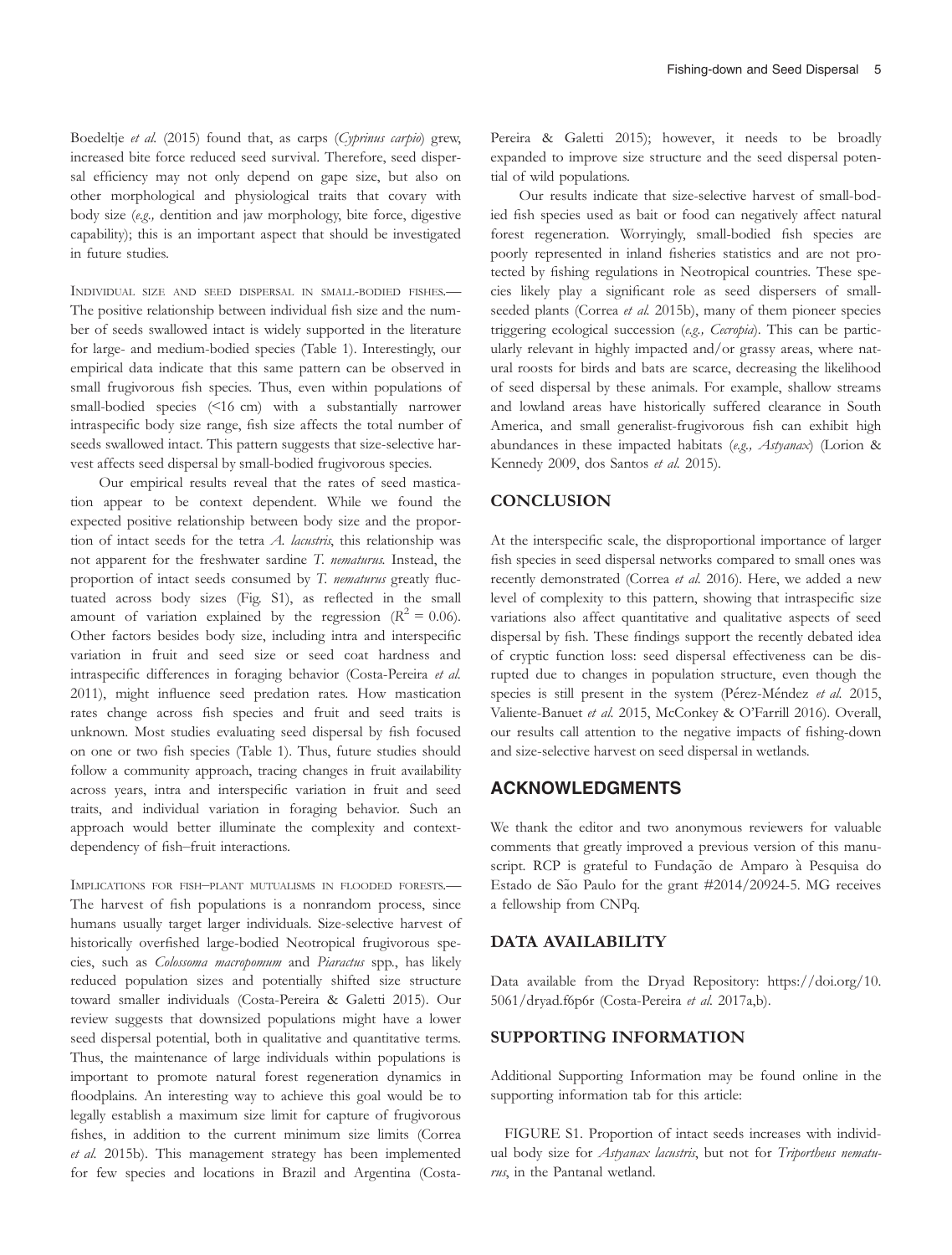# LITERATURE CITED

- ADAMS, S. B., P. B. HAMEL, K. CONNOR, B. BURKE, E. S. GARDINER, AND D. WISE. 2007. Potential roles of fish, birds, and water in swamp privet (Forestiera acuminata) seed dispersal. Southeast. Nat. 6: 669–682.
- ALLAN, J. D., R. ABELL, Z. HOGAN, C. REVENGA, B. W. TAYLOR, R. L. WEL-COMME, AND K. WINEMILLER. 2005. Overfishing of inland waters. Bioscience 55: 1041–1051.
- ANDERSON, S. H., D. KELLY, J. J. LADLEY, S. MOLLOY, AND J. TERRY. 2011b. Cascading effects of bird functional extinction reduce pollination and plant density. Science 331: 1068–1071.
- ANDERSON, J. T., T. NUTTLE, J. S. S. ROJAS, T. H. PENDERGAST, AND A. S. FLECKER. 2011a. Extremely long-distance seed dispersal by an overfished Amazonian frugivore. Proc. R. Soc. Lond. B Biol. Sci. 278: 3329–3335.
- ANDERSON, J. T., J. S. ROJAS, AND A. S. FLECKER. 2009. High-quality seed dispersal by fruit-eating fishes in Amazonian floodplain habitats. Oecologia 161: 279–290.
- BARBOSA, THIAGO A. P, AND F. A MONTAG, LUCIANO. 2017. The role of Lithodoras dorsalis (Siluriformes: Doradidae) as seed disperser in Eastern Amazon. Neotropical Ichthyology, 15: e160061.
- BOEDELTJE, G., T. SPANINGS, G. FLIK, B. J. A. POLLUX, F. A. SIBBING, AND W. C. E. P. VERBERK. 2015. Effects of seed traits on the potential for seed dispersal by fish with contrasting modes of feeding. Freshw. Biol. 60: 944–959.
- CASTELLO, L., C. C. ARANTES, D. G. MCGRATH, D. J. STEWART, AND F. S. D. SOUSA. 2015. Understanding fishing-induced extinctions in the Amazon. Aquat. Conserv. 25: 587–598.
- CASTELLO, L., D. G. MCGRATH, L. L. HESS, M. T. COE, P. A. LEFEBVRE, P. PETRY, M. N. MACEDO, V. F. RENÓ, AND C. C. ARANTES. 2013. The vulnerability of Amazon freshwater ecosystems. Conserv. Lett. 6: 217– 229.
- CORREA, S. B., J. K. Araújo, J. Penha, C. Nunes da Cunha, K. E. Bobier, AND J. T. ANDERSON. 2016. Stability and generalization in seed dispersal networks: a case study of frugivorous fish in Neotropical wetlands. Proc. R. Soc. Lond. B Biol. Sci. 283: 283.
- CORREA, S. B., J. K. M. ARAUJO, J. M. F. PENHA, C. NUNES DA CUNHA, P. R. STEVENSON, AND J. T. ANDERSON. 2015a. Overfishing disrupts an ancient mutualism between frugivorous fishes and plants in Neotropical wetlands. Biol. Conserv. 191: 159–167.
- CORREA, S. B., R. COSTA-PEREIRA, T. FLEMING, M. GOULDING, AND J. T. ANDERSON. 2015b. Neotropical fish–fruit interactions: eco-evolutionary dynamics and conservation. Biol. Rev. 90: 1263–1278.
- COSTA-PEREIRA, R., S. B. CORREA, AND M. GALETTI. 2017a. Data from: Fishing-down within populations harms seed dispersal mutualism. Dryad Digital Repository.<https://doi.org/10.5061/dryad.f6p6r>
- COSTA-PEREIRA, R., AND M. GALETTI. 2015. Frugivore downsizing and the collapse of seed dispersal by fish. Biol. Conserv. 191: 809–811.
- COSTA-PEREIRA, R., F. SEVERO-NETO, T. S. YULE, AND A. P. T. PEREIRA. 2011. Fruit-eating fishes of Banara arguta (Salicaceae) in the Miranda River floodplain, Pantanal wetland. Biota. Neotrop. 11: 373–376.
- COSTA-PEREIRA, R., L. E. R. TAVARES, P. B. de CAMARGO, AND M. S. ARAÚJO. 2017b. Seasonal population and individual niche dynamics in a tetra fish in the Pantanal wetlands. Biotropica 49: 531–538.
- COTTA-RIBEIRO, T., AND H. MOLINA-UREÑA. 2009. Ontogenic changes in the feeding habits of the fishes Agonostomus monticola (Mugilidae) and Brycon behreae (Characidae), Térraba River, Costa Rica. Rev. Biol. Trop. 57: 285–290.
- DAVIS, A. M., B. J. PUSEY, D. C. THORBURN, J. L. DOWE, D. L. MORGAN, AND D. BURROWS. 2010. Riparian contributions to the diet of terapontid grunters (Pisces: Terapontidae) in wet–dry tropical rivers. J. Fish Biol. 76: 862–879.
- DIRZO, R., H. S. YOUNG, M. GALETTI, G. CEBALLOS, N. J. B. ISAAC, AND B. COLLEN. 2014. Defaunation in the Anthropocene. Science 345: 401– 406.
- DREWE, K. E., M. H. HORN, K. A. DICKSON, AND A. GAWLICKA. 2004. Insectivore to frugivore: ontogenetic changes in gut morphology and digestive enzyme activity in the characid fish Brycon guatemalensis from Costa Rican rain forest streams. J. Fish Biol. 64: 890–902.
- FABRÉ, N. N., AND J. C. ALONSO. 1998. Recursos ícticos no Alto Amazonas: sua importância para as populações ribeirinhas. Bol. Mus. Para. Emílio Goeldi Zool. 14: 19–55.
- FOX, J., AND S. WEISBERG. 2011. An R Companion to Applied Regression (2nd Edition). Sage, Thousand Oaks, CA.
- FROESE, R., AND D. PAULY. 2017. FishBase. World Wide Web electronic publication. www.fishbase.org, (06/2017) [http://www.fishbase.org/summa](http://www.fishbase.org/summary/citation.php) [ry/citation.php](http://www.fishbase.org/summary/citation.php)
- GALETTI, M., C. I. DONATTI, M. A. PIZO, AND H. C. GIACOMINI. 2008. Big fish are the best: seed dispersal of Bactris glaucescens by the pacu fish (Piaractus mesopotamicus) in the Pantanal, Brazil. Biotropica 40: 386-389.
- GALETTI, M., R. GUEVARA, M. C. CÔRTES, R. FADINI, S. VON MATTER, A. B. LEITE, F. LABECCA, T. RIBEIRO, C. S. CARVALHO, R. G. COLLEVATTI, M. M. PIRES, P. R. GUIMARÃES, P. H. BRANCALION, M. C. RIBEIRO, AND P. JORDANO. 2013. Functional extinction of birds drives rapid evolutionary changes in seed size. Science 340: 1086–1090.
- GOTTSBERGER, G. 1978. Seed dispersal by fish in the inundated regions of Humaita, Amazonia. Biotropica 10: 170–183.
- GOULDING, M. 1980. The fishes and the forest: explorations in Amazonian natural history. Univ of California Press, Berkeley, CA.
- ISAAC, V., AND M. RUFFINO. 1996. Population dynamics of tambaqui, Colossoma macropomum Cuvier, in the Lower Amazon, Brazil. Fish. Manag. Ecol. 3: 315–333.
- JUNK, W. J. 1984. Ecology of the várzea, floodplain of Amazonian white-water rivers. In H. Sioli (Ed.). The Amazon. Limnology and landscape ecology of a mighty tropical river and its basin, pp. 215–243. Dr. W. Junk Publishers, Dordrecht, Boston, Lancaster.
- KUBITZKI, K., AND A. ZIBURSKI. 1994. Seed dispersal in floodplain forests of Amazonia. Biotropica 26: 30–43.
- LORION, C. M., AND B. P. KENNEDY. 2009. Riparian forest buffers mitigate the effects of deforestation on fish assemblages in tropical headwater streams. Ecol. Appl. 19: 468–479.
- LUCAS, C. M. 2008. Within flood season variation in fruit consumption and seed dispersal by two characin fishes of the Amazon. Biotropica 40: 581–589.
- MCCAULEY, D. J., M. L. PINSKY, S. R. PALUMBI, J. A. ESTES, F. H. JOYCE, AND R. R. WARNER. 2015. Marine defaunation: animal loss in the global ocean. Science 347: 1255641.
- MCCONKEY, K. R., AND G. O'FARRILL. 2016. Loss of seed dispersal before the loss of seed dispersers. Biol. Conserv. 201: 38–49.
- NUSSLÉ, S., A. P. HENDRY, AND S. M. CARLSON. 2016. When should harvest evolution matter to population dynamics?. Trends Ecol. Evol. 31: 500–502.
- OLDEN, J. D., Z. S. HOGAN, AND M. J. V. ZANDEN. 2007. Small fish, big fish, red fish, blue fish: size-biased extinction risk of the world's freshwater and marine fishes. Glob. Ecol. Biogeogr. 16: 694–701.
- PAROLIN, P., O. De SIMONE, K. HAASE, D. WALDHOFF, S. ROTTENBERGER, U. KUHN, J. KESSELMEIER, B. KLEISS, W. SCHMIDT, M. T. F. PIEDADE, AND W. J. JUNK. 2004. Central Amazonian floodplain forests: tree adaptations in a pulsing system. Bot. Rev. 70: 357–380.
- PAULY, D., V. CHRISTENSEN, J. DALSGAARD, R. FROESE, AND F. TORRES. 1998. Fishing down marine food webs. Science 279: 860–863.
- PÉREZ-MÉNDEZ, N., P. JORDANO, AND A. VALIDO. 2015. Downsized mutualisms: consequences of seed dispersers' body-size reduction for early plant recruitment. Perspect. Plant Ecol. Evol. Syst. 17: 151–159.
- R Development Core Team. 2017. R: A language and environment for statistical computing. R Foundation for Statistical Computing, Vienna, Austria.
- REYS, P., J. SABINO, AND M. GALETTI. 2009. Frugivory by the fish Brycon hilarii (Characidae) in western Brazil. Acta Oecol. 35: 136–141.
- dos SANTOS, F. B., F. C. FERREIRA, AND K. E. ESTEVES. 2015. Assessing the importance of the riparian zone for stream fish communities in a